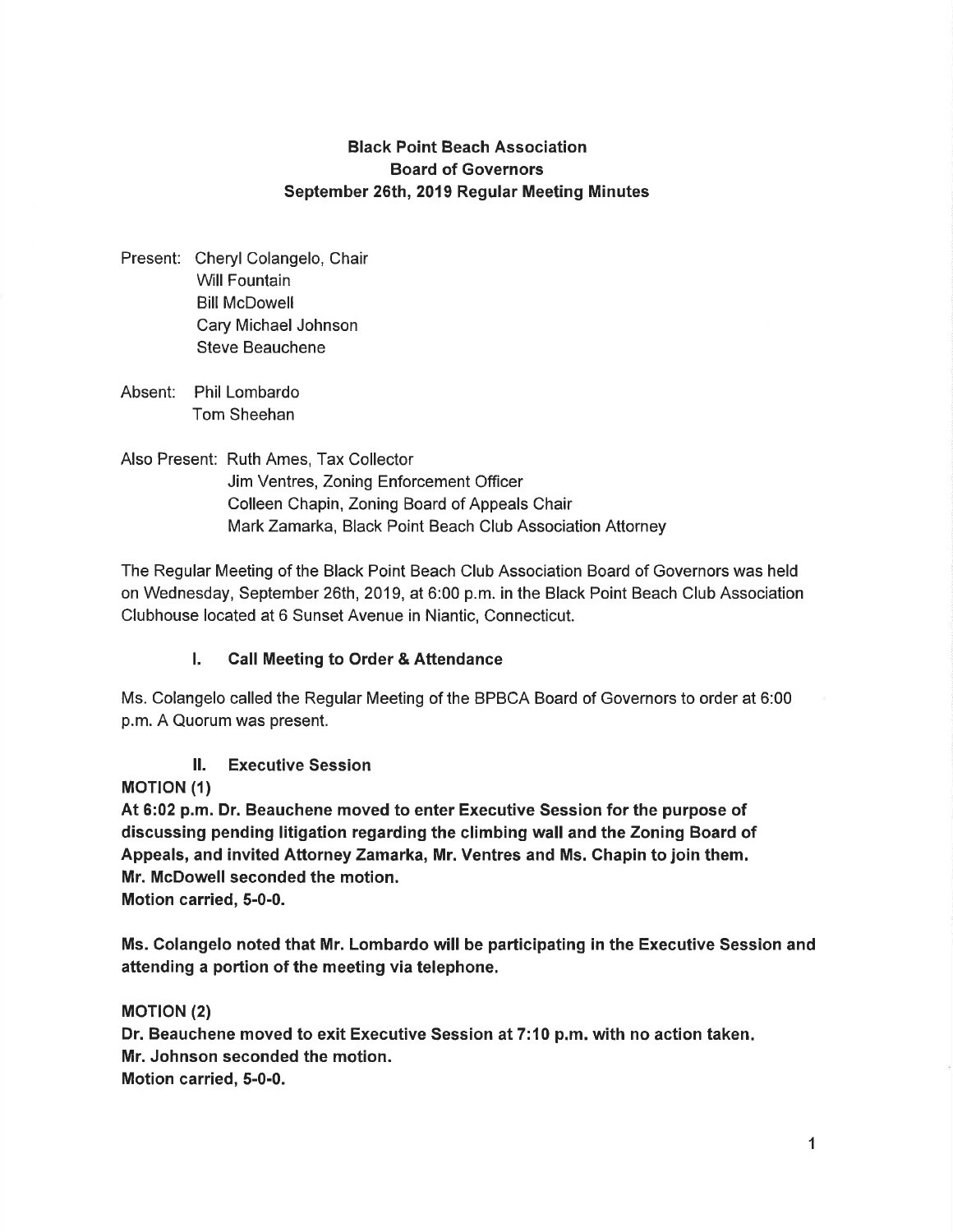# lll. Approval of Meeting Minutes

#### **MOTION (3)**

Mr. McDowell moved to approve the Meeting Minutes of August 22nd, 2019 as presented. Mr. Fountain seconded the motion.

Motion carried, 5-0-0.

#### MOTION (4)

Dr. Beauchene moved to approve the Meeting Minutes of August 31st, 2019 as presented. Mr. McDowell seconded the motion. Motion carried, 5-0-0.

# lV. Communications to Board

# Ms. Colangelo confirmed that the Secretary Log will be posted (attached.)

#### V. Public Delegations

Cindy Trocki of 22 Blue Heron said that in regards to the climbing wall, some consideration should be made given that Mr. Cianci has lost some privacy; she stressed the importance of the Association and Membership being unified rather than having an adversarial relationship.

#### VI. Report

# 1. Resignation, Tom Sheehan

Ms. Colangelo noted that Mr. Sheehan has resigned from the Board of Governors due to travel and personal commitments.

#### 2. Treasurer, Cynthia Donovan

Ms. Colangelo said that Ms. Donovan was unable to attend the meeting this evening but that on behalf of the Board, she'd like to welcome her aboard as the new treasurer. Ms. Donovan submitted her report via email (attached.)

#### 3. Tax Collector

Ms. Ames discussed her report (attached) and noted some of the following:

- Real Estate taxes- there are 19 outstanding accounts and 2 of them have made partial payments.
- $\bullet$  The outstanding balance is \$5,714.21
- o We've collected to date \$203,163.30
- o Special Assessment- there are 28 outstanding accounts and 10 of those have made partial payments.
- o Of \$606,873 to be collected the outstanding balance is \$19,960.
- o We've done very well.
- o Delinquent notices have been sent out.

#### 4. Association Manager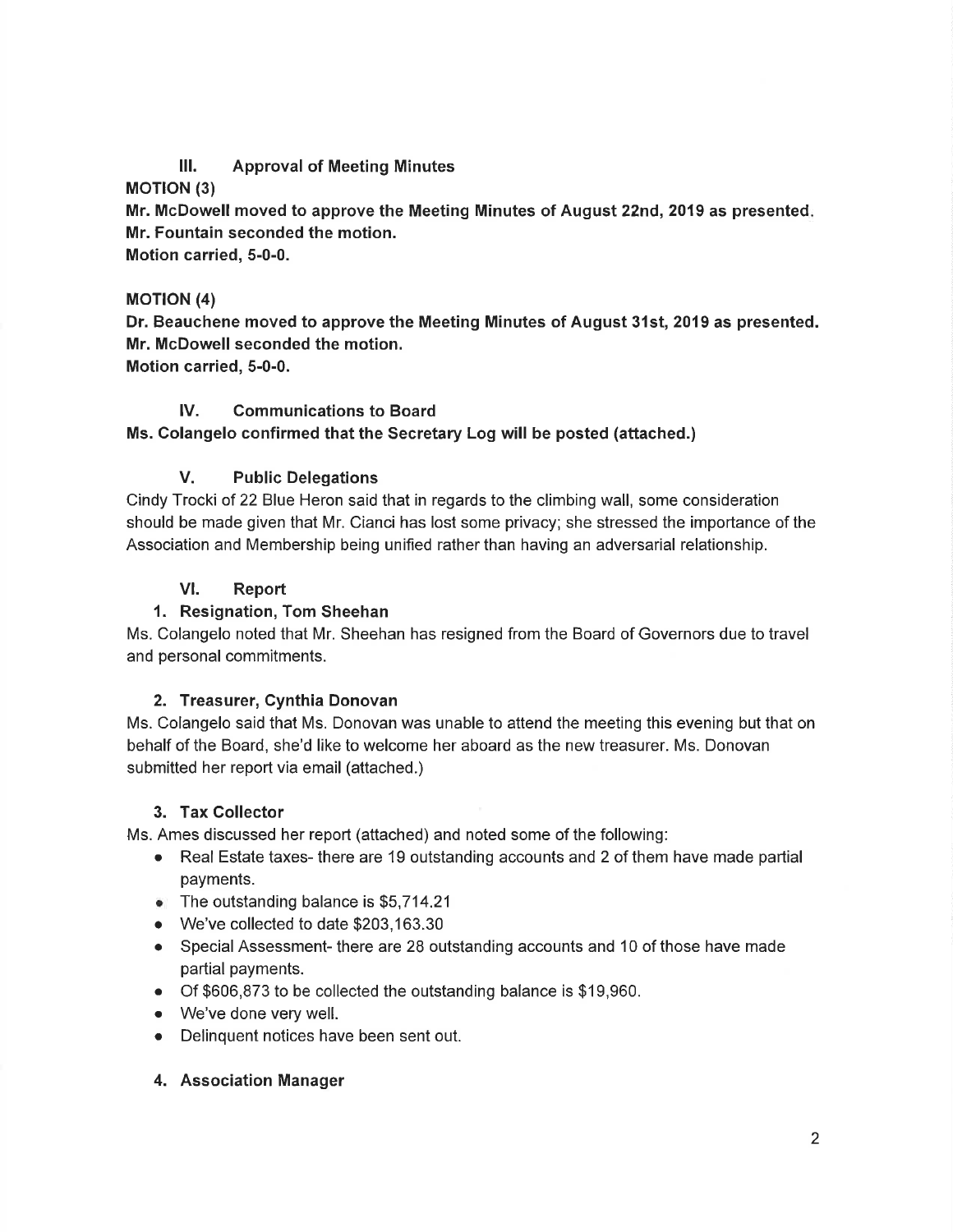Mr. Moffett discussed his report (attached) and shared some of the following:

- He's spoken with Atlantic Floor Covering regarding ideas for an epoxy floor and concrete polishing for the clubhouse and will be meeting with them in the next couple of weeks.
- He'd like the Board to consider replacing the sign at the top of Billow Road.

Ms.Colangelo noted they discussed the two signs in need of replacement at the previous meeting and the Board instructed Mr. Moffett to proceed with replacing them.

Mr. Moffett further shared that:

- The bench is being installed on Brightwater next week.
- $\bullet$  He pulled out all the lines.
- $\bullet$  He, Mr. Johnson and Mr. Fountain will determine an appropriate time for power washing.
- He said in response to the Board's request at the last meeting to seek another bid (for the area adjacent to the Bocce Court), he did, and Mr. Nebelung's bid is lower.
- He would like a kayak rack to be considered for the bottom of Sea Spray and he spoke with Mr. Ray about the possibility of building one.

Mr. Fountain said he is not in favor of the kayak rack; no racks should be on right-of-ways and he has been told that by the Town. After some discussion it was decided that Mr. Fountain and Mr. Johnson will visit Town Hall for clarification regarding this item. Mr. Fountain and Ms. Colangelo agreed that the location is great for a kayak rack but a discussion with the Town is needed prior to making any decisions.

Mr. Moffett discussed having a 12X18 inch rectangular bronze plaque commemorating the pier installed by Pinder. He said it would cost around \$450 to lay it into the concrete and Mr. Fountain asked for clarification of why it costs \$450 to stick a plaque into concrete.

Mr. Johnson said we would need to ask how it's going to be installed and Ms. Colangelo asked if the cost includes install. Mr. McDowell said he doesn't think the plaque is needed and Dr. Beauchene said he could go either way. Ms. Colangelo asked for Mr. Lombardo's input but he was no longer at the end of the phone line.

Mr. Johnson suggested shortening the plaque to the built and rebuilt dates; Mr. Fountain, Mr. Johnson and Mr. Moffett will decide whether to proceed with the plaque or not.

Mr. Moffett referenced the club rental application he revised (attached) and Dr. Beauchene said he had some questions regarding the verbiage, which they reviewed.

Mr. Moffett revisited the discussion he had with the Board earlier in the Summer about the addition of a gaga pit. Ms. Colangelo suggested meeting with the Park & Rec Directors this Winter to formulate a pros and cons list.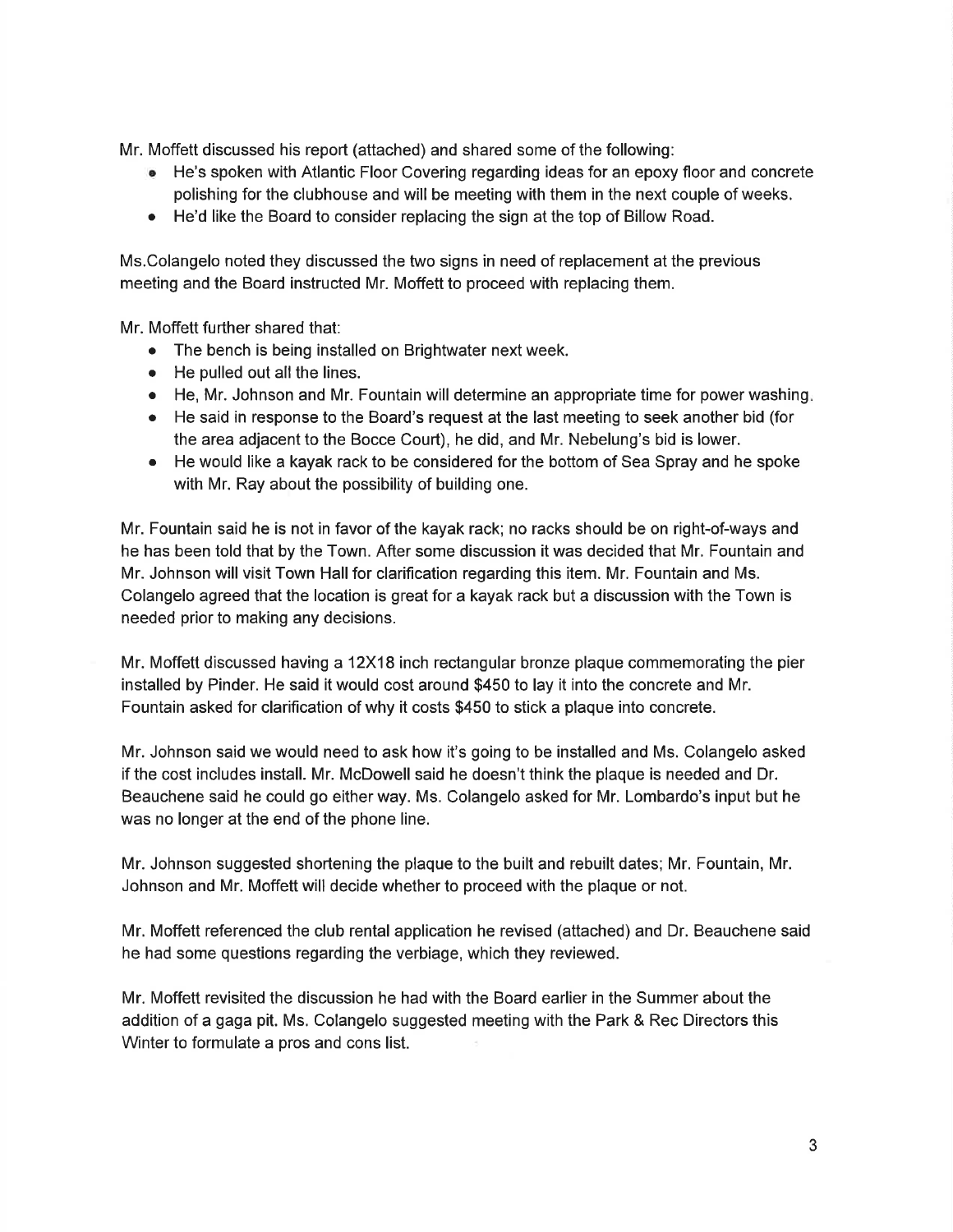Mr. Johnson asked about doing a survey; he will contact the Men's and Women's Clubs. Mr. Fountain noted that three parents asked him what happened to the plan to install a gaga pit and Mr. McDowell said that the East Lyme Parks & Rec is getting an inflatable gaga pit.

Mr, Moffett reported that the target date for closing the tennis courts is October 31st and November 1st for the clubhouse. He noted the last day of yoga is tomorrow.

#### 5. Liaisons

Dr. Beauchene said that Zoning didn't meet. Ms. Colangelo said she spoke with Bill Budds; she'd like to give a special thank you to Dorothy Lustang for helping her negotiate the insurance. She said the representative recommended including our garages in our insurance policy which they opted to do and Mr. Johnson asked if just the garages would be covered or if their contents would be as well; Ms. Colangelo will ask for further details.

#### Vll. Special Committee Report: Pier Rehabilitation

Dr. Beauchene shared some of the following:

- The project is progressing and quite a bit of steel has been pounded.
- o He's meeting with Dave Kenny ( our Clerk of the Works) tomorrow to review everything.
- o He received a bill for the setting up of the equipment on the pier.
- $\bullet$  He noted that they're really nice guys to work with and that our Clerk of the Works is doing a great job.
- o Keith Neilson sent a boiler plate of the Clerk of the Works duties that Docko requires as an example.
- o He cautioned everyone about the danger of visiting the site during construction and shared how several people had to be sent away; no one should be frequenting the site.
- He'd like another blurb to be put on the website regarding the Army Corp of Engineers approval and the like.
- o The Town Zoning Meeting for the Coastal Area Management Review on October 3rd.

#### Vlll. Old Business

#### 1. Employee Evaluation Process

Ms. Colangelo noted the work Mr. Lombardo has submitted for the policy manual regarding employee evaluations; Ms. Stevens will be instructed where to insert the language in the policy

#### 2. Dogs on beach to deter geese

Ms. Colangelo reviewed the conversation they had at the previous meeting about utilizing dogs to chase away geese on the beach. Mr. Fountain said he would like to see a policy which doesn't permit dogs on the beach and Mr. Johnson agreed.

Mr. McDowell said allowing dogs on the beach would be opening a can of worms and that they shouldn't be allowed between Memorial Day and Labor Day. Dr. Beauchene detailed why he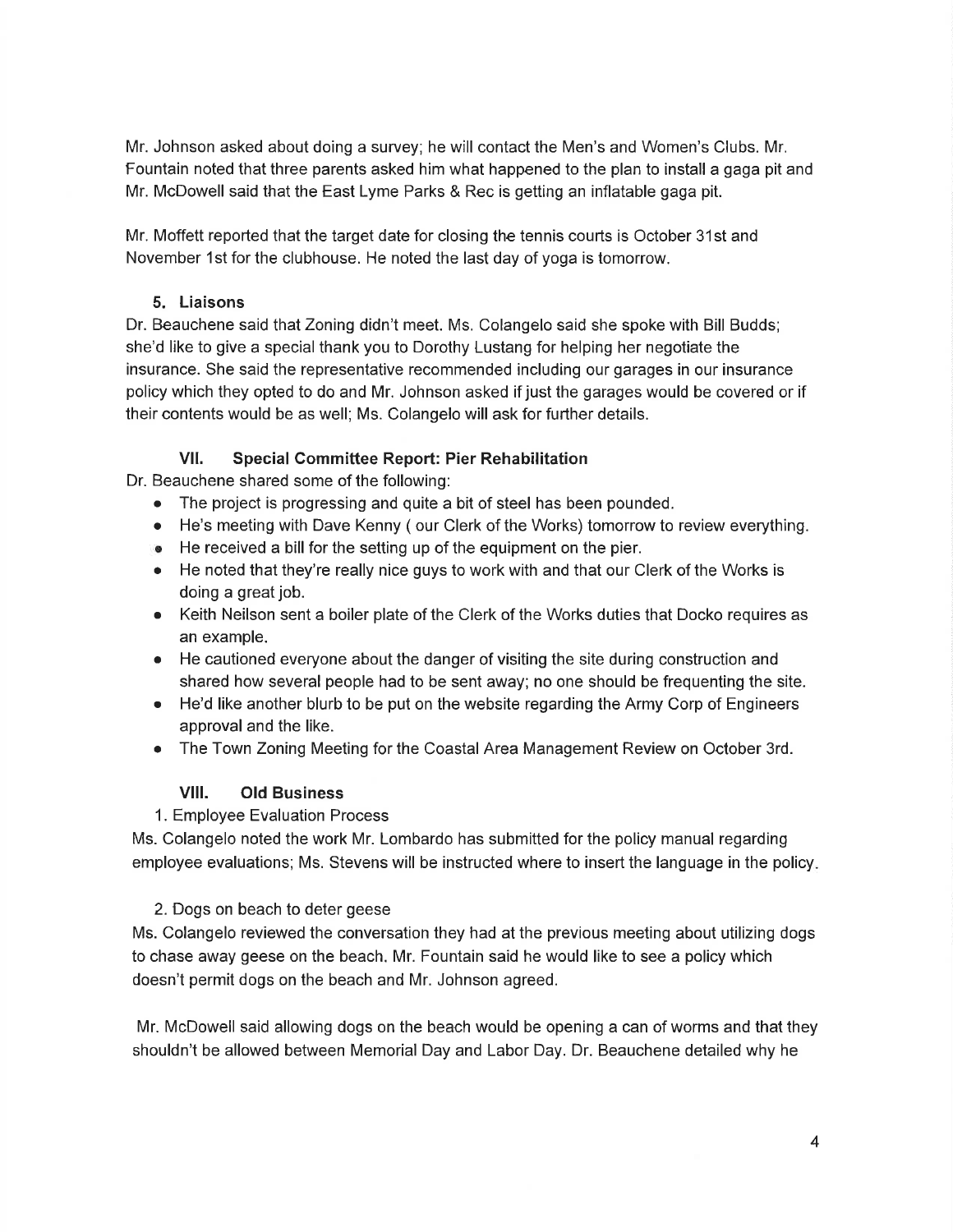too thinks dogs should not be allowed on the beach and said irresponsible pet owners prevent dogs from being allowed to access the beach.

3. Expense request and approval procedures for Association Manager Mr. Moffett detailed how he previously consulted Ms. Boyle when expenditures were needed The Board discussed what the perimeters will be for expense approval.

#### **MOTION (5)**

Dr. Beauchene moved to allow the Association Manager to spend \$250.00 per incident for the purchase of miscellaneous materials or repairs with the understanding he not exceed his annual budget.

Mr. Fountain seconded the motion. Motion carried, 5-0-0.

#### 4. Flooring for clubhouse

Mr. Fountain supplied the research he had done regarding the clubhouse flooring. He consulted two different contractors whose material garners a longevity of 5 years and 25 years respectively; the latter quote is for \$16,000 but he thinks that is a lot of money. Mr. Moffett will consult Atlantic Floor Covering about concrete coating, and Mr. Fountain and he will compare the different proposals.

#### 5. Overnight parking at Whitecap Rd. lot policy

Ms. Colangelo said currently there is no offlcial overnight parking policy for Whitecap. Mr. Johnson asked what people want to use it for and Dr. Beauchene said historically the Board has given permission for parking and would like that practice to remain the same. Mr. McDowell asked who is liable if a vehicle is damaged.

#### **MOTION (6)**

Dr. Beauchene moved to allow overnight parking with approval of the Board and the understanding that the Board of Governors will not be liable for any damage. Mr. Johnson seconded the motion. Motion carried, 5-0-0.

Ms. Colangelo said this can be revisited in the future if a problem occurs.

#### 6. Kayak rack for Sea Spray ROW

As discussed earlier in the meeting Mr. Fountain and Mr. Johnson will consult the Town on this matter.

7. Temporary structures on ROWs policy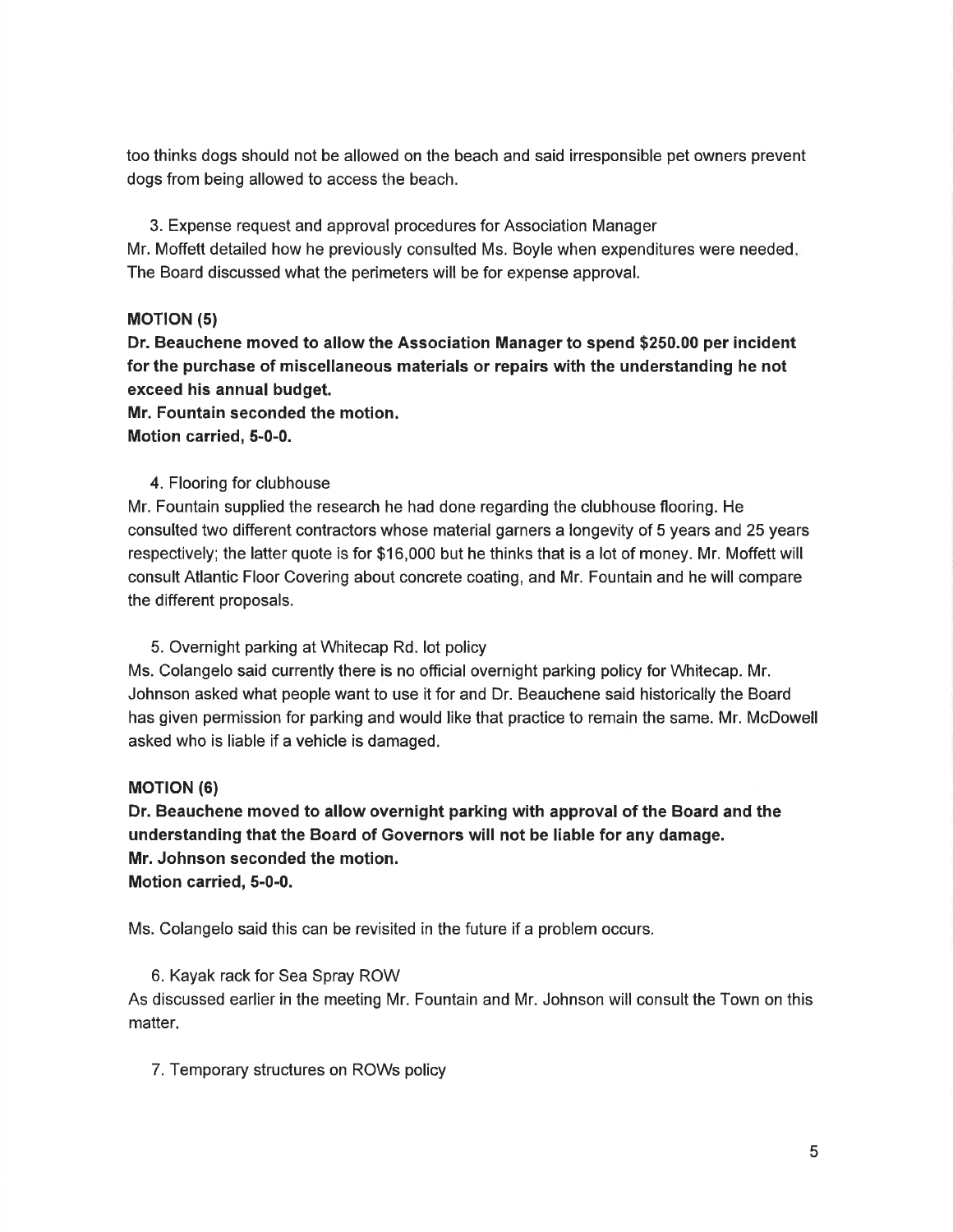Ms. Colangelo detailed her discussion with Mr. Ventres regarding this item. She noted that Mr. Ventres strongly suggested that they get insurance if they choose to permit this. Mr. Johnson asked what the duration would be and Ms. Colangelo said one day. Mr. Johnson recommended checking with insurance regarding liability and Dr. Beauchene said it should be treated the same as the clubhouse rental minus the deposit.

The Board had a detailed discussion and opted to table this item for a future meeting

#### lX. New Business

1. Unfilled BOG position

The Board discussed filling the vacancy by appointment. Mr. Fountain said it should be filled by the person with the next highest vote tally from the Annual Meeting.

#### **MOTION (7)**

Mr. McDowell moved to nominate Rick Diachenko to complete the Board of Governors vacancy with a term end date of May 2021.

Dr. Beauchene seconded the motion.

#### Motion carried, 5-0-0.

#### 2. Buoy, Rafts, and ramp lnstallation/Remove Dates

Mr. Johnson asked if it was ever determined how the South Beach raft got disconnected. Mr Moffett detailed how the South Beach gangplank railing has separated and how he and Dr. Beauchene discussed seeing if Pinder could repair the problem if cost effective. Dr, Beauchene will check with Pinder tomorrow.

Ms. Colangelo mentioned the email received from Bob Lorenzo regarding the stone removal that occured at Nehantic for the delineation of property. Mr. Johnson said he will speak with Mr. Lorenzo for further detail and report back to the Board.

#### **MOTION (8)**

Dr. Beauchene moved that Public Gomment be held prior to the second scheduled Executive Session.

Mr. McDowell seconded the motion.

# Motion carried, 5-0-0.

# X. Further Public Comment

Cindy Tocki of 22 Blue Heron cited #14 of the Association Policy in regards to right-of-ways and discussed how the Board could choose to do a waiver for these types of situations.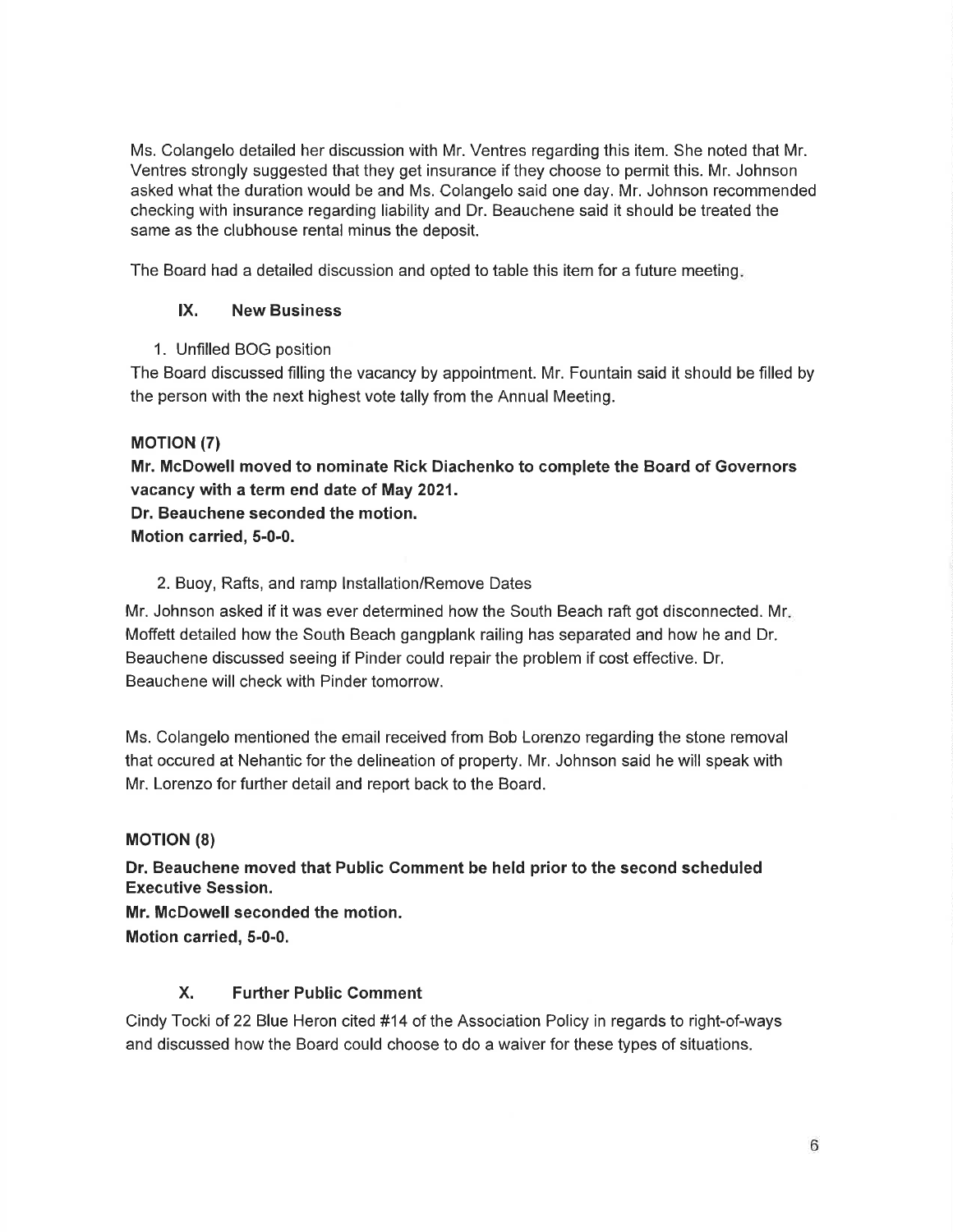Kim Craven of 46 East Shore Drive asked about the Whitecap parking and whether the Board will specify the type of vehicle permitted which the Board briefly discussed.

#### **MOTION (9)**

Dr. Beauchene moved to enter into Executive Session at 8:20 p.m. for the purpose of Preparing for employee reviews for the Association Manager and Secretary. Mr. McDowell seconded the motion. Motion carried, 5-0-0.

Ms. Colangelo noted that Mr. Lombardo would again be participating in the Executive Session via telephone. Mr. Lombardo left Executive Session at 9:26 p.m.

#### **MOTION (10)**

Mr. Johnson moved to exit Executive Session at 9:50 p.m. with no action taken and adjourn the BPBCA Regular Meeting of the Board of Governors. Dr. Beauchene seconded the motion. Motion carried, 5-0-0.

Respectfully Submitted, Brooke Stevens, Recording Secretary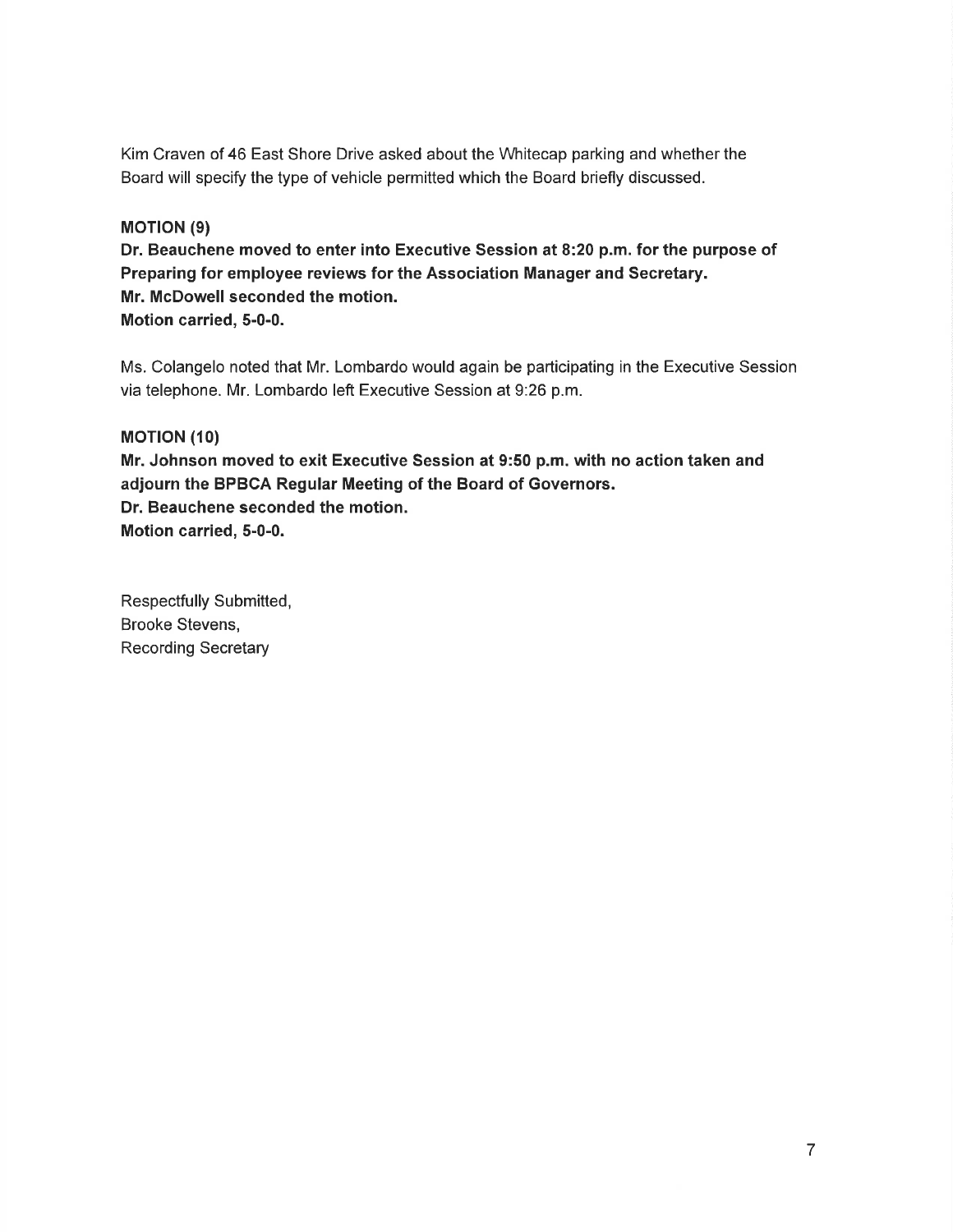| <b>BOG Secretary Log</b> |                                  |                                                          |                                                                      |                                                              |
|--------------------------|----------------------------------|----------------------------------------------------------|----------------------------------------------------------------------|--------------------------------------------------------------|
| Date:                    | To:                              | From:                                                    | Subject:                                                             | Action:                                                      |
|                          | 8/23/19 Brooke Stevens, ATC      | Brooke Stevens/Reo Secretary                             | Aug 15, 2019 Zoning & Public Hearing Minutes                         | Filed in Town Clerk's office & Posted on website             |
|                          | 8/29/19 Brooke Stevens, ATC      | Brooke Stevens/Rec Secretary Aug 23, 2019 BOG Minutes    |                                                                      | Filed in Town Clerk's office & Posted on website             |
|                          | 8/25/19 Brooke Stevens, Rec Sec  | Mary Perron                                              | <b>Treasurer Application</b>                                         | Forwarded to Chair                                           |
|                          | 6/26/19 Brooke Stevens, Rec Sec. | Barbara Johnston                                         | Request to Post Pier Contract                                        | Forwarded to S. Beauchene                                    |
|                          | 8/27/19 Brooke Stevens, Rec Sec  | Barbara Johnston                                         | <b>Comments RE Pier</b>                                              | Forwarded to S. Beauchene                                    |
|                          | 8/27/19 Brooke Stevens, Rec Sec  | Cynthia Donovan                                          | <b>Treasurer Application</b>                                         | Forwarded to Chair                                           |
|                          | 8/29/19 Brooke Stevens, Rec Sec. | Barbara Johnston                                         | Question RE Posting of Minutes                                       | <b>Answered Question</b>                                     |
|                          | 8/30/19 Brooke Stevens, Rec Sec. | Colleen Chapin                                           | Request to Fix ZBA App Link on Web                                   | Fixed                                                        |
|                          | 8/30/19 Brooke Stevens, Rec Sec  | Tom Kelly                                                | Inquiry RE Handling of Special Assessment Funds                      | Forwarded to Chair                                           |
|                          | 9/3/19 Brooke Stevens, Rec Sec.  | Barbara Johnston                                         | Pier Inquiry                                                         | Forwarded to S. Beauchene                                    |
|                          | 9/5/19 Brooke Stevens, Rec Sec   | : Jim Fox                                                | Zoning Alternate Vacancy                                             | Posted to Website & Facebook                                 |
|                          | 9/6/19 Brooke Stevens, ATC       | Brooke Stevens/Rec Secretary                             | BOG Aug 31 Informational Minutes                                     | Filed with Town Clerk & Posted to Web                        |
|                          | 9/6/19 Brooke Stevens, ATC       | Brooke Stevens/Rec Secretary                             | BOG Sept 9, 2019 Meeting Agenda                                      | Filed with Town Clerk & Posted to Web                        |
|                          | 9/9/19 Brooke Stevens, Rec Sec   | Cindy Trocki                                             | Question RE Proof of Municipality Classification                     | Asked for further detail/clarification                       |
|                          | 9/9/19 Brooke Stevens, Rec Sec   | Barbara Johnston                                         | Asked for Current ZEO Report                                         | Explained it's submitted at Zoning Mtg & Attached to Minutes |
|                          | 9/11/19 Brooke Slevens, ATC      | Brooke Stevens/Rec Secretary                             | BOG Sept 9, 2019 Meeting Minutes                                     | Filed with Town Clerk & Posted to Web                        |
|                          | 9/12/19 Brooke Stevens, ATC      | Brooke Stevens/Rec Secretary Sept 20, 2019 Zoning Agenda |                                                                      | Filed with Town Clerk & Posted to Web                        |
|                          | 9/15/19 Brooke Stevens, ATC      |                                                          | Brooke Stevens/Rec Secretary BOG Sept 17, 2019 Meeting Agenda        | Filed with Town Clerk & Posted to Web                        |
|                          | 9/15/19 Brooke Stevens, ATC      |                                                          | Brooke Stevens/Rec Secretary Pier Subcommittee Sept 16, 2019 Agenda  | Filed with Town Clerk & Posted to Web                        |
|                          | 9/16/19 Brooke Stevens, Rec Sec. | Sharon Bruce                                             | Request for Financial Report                                         | Forwarded to Chair                                           |
|                          | 9/16/19 Brooke Stevens, ATC      | Brooke Stevens/Rec Secretary                             | BOG Sept 17, 2019 Meeting Cancellation                               | Filed with Town Clerk & Posted to Web                        |
|                          | 9/17/19 Brooke Stevens, ATC      | Brooke Stevens/Rec Secretary BOG Sept 18, 2019 Agenda    |                                                                      | Filed with Town Clerk & Posted to Web                        |
| 9/18/19                  | Brooke Stevens, ATC              |                                                          | Brooke Stevens/Rec Secretary Sept 20, 2019 Zoning Cancellation       | Filed with Town Clerk & Posted to Web                        |
|                          | 9/20/19 Brooke Stevens, ATC      |                                                          | Brooke Stevens/Rec Secretary Pier Subcommittee Sept 15, 2019 Minutes | Filed with Town Clerk & Posted to Web                        |
| 9/22/19                  | Brooke Stevens/Rec Secretary     | Jim Ventres                                              | Question RE Availability of Zoning Records from 2000                 | Checked Town Clerk Downstairs Vault & Emailed info back      |
|                          | 9/23/19 Brooke Stevens, ATC      | Brooke Stevens/Rec Secretary                             | BOG Sept 26, 2019 Agenda                                             | Filed with Town Clerk & Posted to Web                        |
| 9/23/19                  | Brooke Stevens, ATC              | Brooke Stevens/Rec Secretary BOG Sept 18, 2019 Minutes   |                                                                      | Posted to Website & Filed in Town Clerk's office             |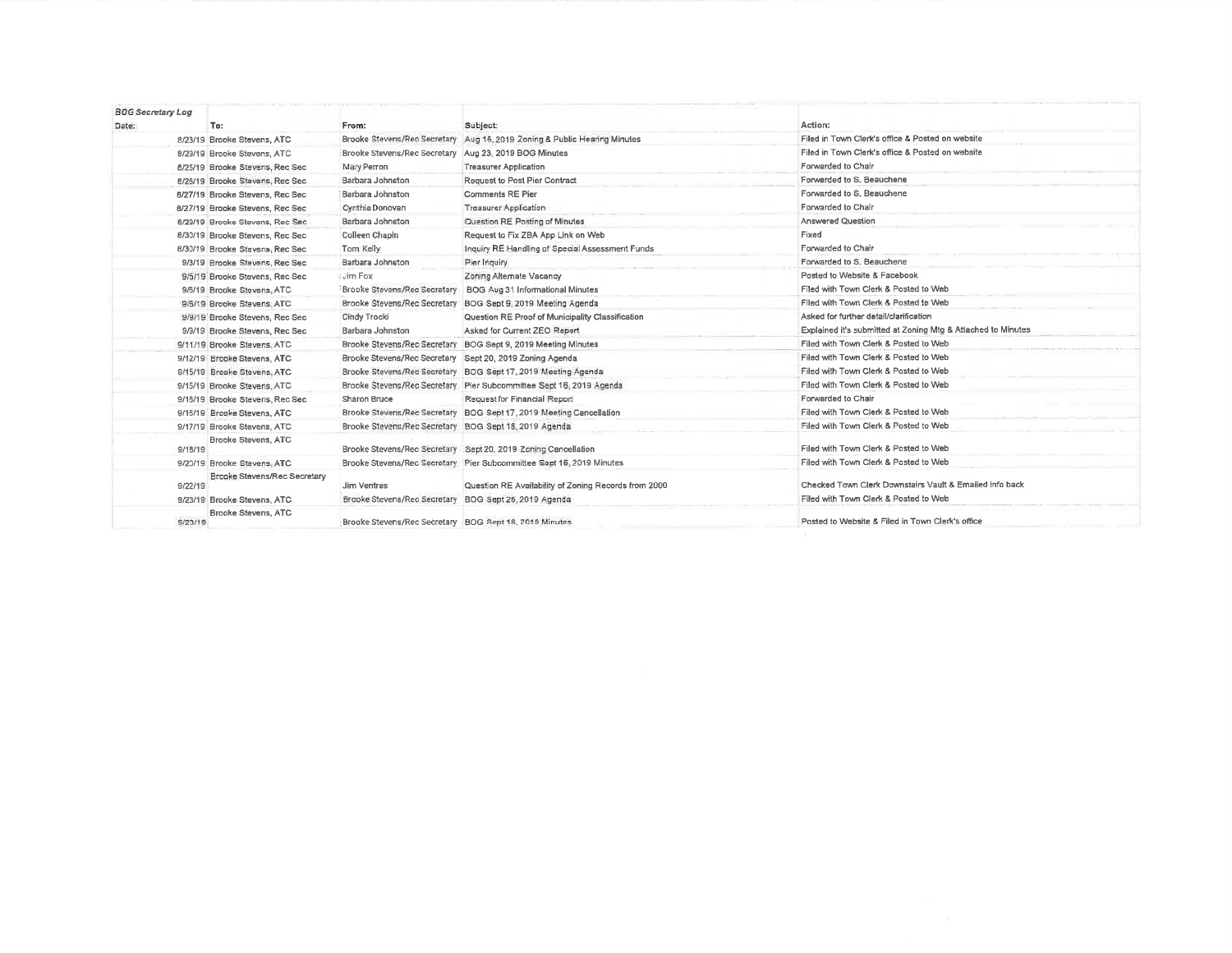# Black Point Beach Glub Association Financial Report 2019-2020

mil rate 1.48 Grand List \$141,133,450 pier mil rate 4.3

|                                   | <b>July 1 2019-</b><br>June 30, 2020<br><b>BUDGET</b> | <b>Actual to</b><br>$25-Sep$ | Variance<br>from budget | <b>Estimated</b><br>Year End 6/30 |
|-----------------------------------|-------------------------------------------------------|------------------------------|-------------------------|-----------------------------------|
| <b>INCOME</b>                     |                                                       |                              |                         |                                   |
| <b>Fees and Donations</b>         |                                                       |                              |                         |                                   |
| <b>Zoning Applications</b>        | \$10,000                                              | \$1,275                      | $-$ \$8,725             | \$10,000                          |
| Rec Program                       | \$25,650                                              | \$26,178                     | \$528                   | \$26,178                          |
|                                   |                                                       |                              |                         |                                   |
| <b>Total Fees and Donations</b>   | \$35,650                                              | \$27,453                     | $-$ \$8,197             | \$36,178                          |
| <b>Grand List Taxes</b>           |                                                       |                              |                         |                                   |
| <b>Current Year Taxes</b>         | \$208,400                                             | \$203,149                    | $- $5,251$              | \$230,000                         |
| Liens & Interest                  | \$850                                                 | \$1,100                      | \$250                   | \$1,100                           |
| <b>Prior Year Taxes</b>           | \$1,550                                               | \$1,175                      | $-$ \$376               | \$1,550                           |
| <b>Total Grand List Taxes</b>     | \$210,800                                             | \$205,423                    | $-$5,377$               | \$232,650                         |
| <b>Other Income</b>               |                                                       |                              |                         |                                   |
| Club Use Fee                      | \$1,200                                               | \$200                        | $-$1,000$               | \$1,200                           |
| <b>Fund Surplus</b>               | \$25,000                                              | \$0                          | $-$25,000$              | \$25,000                          |
| Allocation from Fund Bal.         |                                                       |                              |                         |                                   |
| for Pier Costs                    | \$90,000                                              | \$0                          | -\$90,000               | \$90,000                          |
| <b>Special Assessment-Piers</b>   | \$606,800                                             | \$586,871                    | $-$19,929$              | \$606,800                         |
| Investment                        | \$400                                                 | \$196                        | $-$204$                 | \$400                             |
| <b>Miscellaneous</b>              | \$100                                                 | \$1                          | $-$ \$99                | \$100                             |
| <b>ZBA Permits</b>                | \$450                                                 | \$900                        | \$450                   | \$900                             |
| <b>Total Other Income</b>         | \$723,950                                             | \$588,169                    | $-$135,781$             | \$724,400                         |
| <b>TOTAL INCOME</b>               | \$970,400                                             | \$821,045                    | $-$149,355$             | \$993,228                         |
| <b>EXPENSES</b>                   |                                                       |                              |                         |                                   |
| <b>Contractual Services</b>       |                                                       |                              |                         |                                   |
| <b>Audit Fee</b>                  | \$3,500                                               | \$3,500                      | \$0                     | \$3,500                           |
| <b>Grass Cutting</b>              | \$3,100                                               | \$0                          | $- $3,100$              | \$3,100                           |
| Insurance                         | \$20,000                                              | \$1,688                      | $-$18,312$              | \$20,000                          |
| <b>Legal Fees</b>                 | \$8,000                                               | \$2,055                      | $- $5,945$              | \$8,000                           |
| <b>Payroll Services</b>           | \$1,750                                               | \$758                        | $-$ \$992               | \$1,750                           |
| <b>Security Patrol</b>            | \$5,000                                               | \$0                          | $-$5,000$               | \$5,000                           |
| <b>Recreation Program</b>         | \$6,300                                               | \$5,626                      | $-$ \$674               | \$6,288                           |
| <b>Total Contractual Services</b> | \$47,650                                              | \$13,628                     | $-$ \$34,022            | \$47,638                          |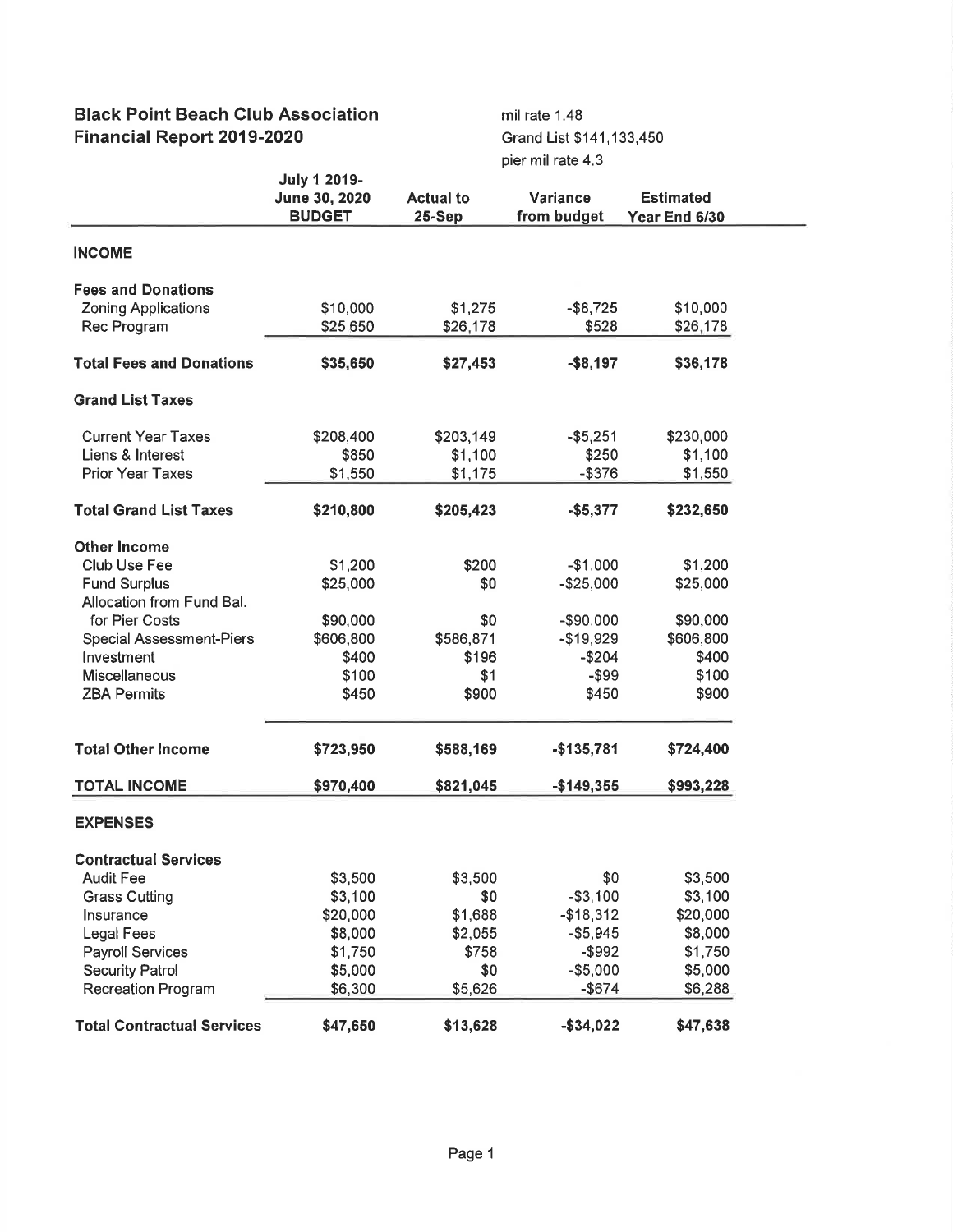# Black Point Beach Club Association Financial Report 2019-2020

mil rate 1.48 Grand List \$141,133,450 pier mil rate 4.3

|                                 | <b>July 1 2019-</b> |                  |               |                  |
|---------------------------------|---------------------|------------------|---------------|------------------|
|                                 | June 30, 2020       | <b>Actual to</b> | Variance      | <b>Estimated</b> |
|                                 | <b>BUDGET</b>       | 25-Sep           | from budget   | Year End 6/30    |
| <b>Operations</b>               |                     |                  |               |                  |
| Clubhouse                       | \$3,000             | \$2,081          | $-$ \$919     | \$3,000          |
| Grounds Maintenance             | \$4,000             | \$202            | $- $3,798$    | \$4,000          |
| Liens                           | \$100               | \$10             | $-$ \$90      | \$100            |
|                                 |                     | \$0              |               |                  |
| Playground                      | \$4,000             |                  | $-$4,000$     | \$4,000          |
| <b>Supplies</b>                 | \$2,000             | \$434            | $-$1,566$     | \$2,000          |
| <b>Tennis Courts</b>            | \$5,500             | \$0              | $-$5,500$     | \$5,500          |
| <b>Utilities</b>                | \$6,600             | \$1,667          | $-$4,933$     | \$6,600          |
| <b>Waterfront Maintenance</b>   | \$36,000            | \$7,277          | $-$28,723$    | \$36,000         |
| <b>Total Operations</b>         | \$61,200            | \$11,671         | $-$49,529$    | \$61,200         |
| <b>Other Expenses</b>           |                     |                  |               |                  |
| <b>Black Pointer</b>            | \$3,500             | \$3,706          | \$206         | \$3,706          |
| Capital Expenditures - Curre    | \$30,000            | \$677            | $-$29,324$    | \$30,000         |
| <b>Contingency Fund</b>         | \$25,000            | \$0              | $-$25,000$    | \$25,000         |
| Reserve Fund-LT Capital Ir      | \$8,500             | \$0              | $-$8,500$     | \$8,500          |
| <b>Prelim.Pier Costs</b>        | \$90,000            | \$0              | $-$90,000$    | \$90,000         |
| <b>Pier Costs</b>               | \$606,800           | \$217,836        | -\$388,964    |                  |
|                                 |                     |                  |               | \$606,800        |
| Donations                       | \$150               | \$150            | \$0           | \$150            |
| East Lyme Taxes                 | \$6,000             | \$5,318          | $-$ \$682     | \$5,318          |
| <b>Social Events</b>            | \$3,000             | \$1,921          | $-$1,079$     | \$3,000          |
| Miscellaneous                   | \$2,000             | \$563            | $-$1,437$     | \$2,000          |
| Website                         | \$800               | \$40             | $-$760$       | \$800            |
| ZB/ZBA                          | \$1,500             | \$1,656          | \$156         | \$1,500          |
| <b>Total Other Expenses</b>     | \$777,250           | \$231,868        | $-$545,382$   | \$776,774        |
| <b>Personnel Services</b>       |                     |                  |               |                  |
| <b>Waterfront Supervisor</b>    | \$0                 | \$0              | \$0           | \$0              |
| <b>Beach Patrol</b>             | \$6,000             | \$5,953          | $-$ \$47      | \$6,000          |
| Medicare                        | \$950               | \$469            | $-$ \$481     | \$950            |
|                                 |                     | \$14,541         |               |                  |
| <b>Recreation Personnel</b>     | \$19,350            |                  | $-$4,809$     | \$14,541         |
| Unemployment Comp.              | \$1,000             | \$294            | $-$706$       | \$1,000          |
| <b>Association Manager</b>      | \$22,000            | \$3,667          | $-$18,333$    | \$22,000         |
| Secretary                       | \$7,000             | \$1,167          | $- $5,833$    | \$7,000          |
| Treasurer                       | \$7,000             | \$2,334          | $-$4,666$     | \$7,000          |
| <b>Tax Collector</b>            | \$7,000             | \$2,333          | $-$4,667$     | \$9,333          |
| Zoning Officer                  | \$14,000            | \$2,333          | $-$11,667$    | \$14,000         |
| <b>Total Personnel Services</b> | \$84,300            | \$33,091         | $- $51,209$   | \$81,824         |
| <b>TOTAL EXPENSES</b>           | \$970,400           | \$290,257        | $-$ \$680,143 | \$967,436        |
| <b>NET INCOME</b>               | \$0                 | \$530,788        | \$530,788     | \$25,792         |

Bank Balances as of statements dated 7/31/2019: Checking and Sweep \$743,605.45 Long Term Savings: \$95,187.64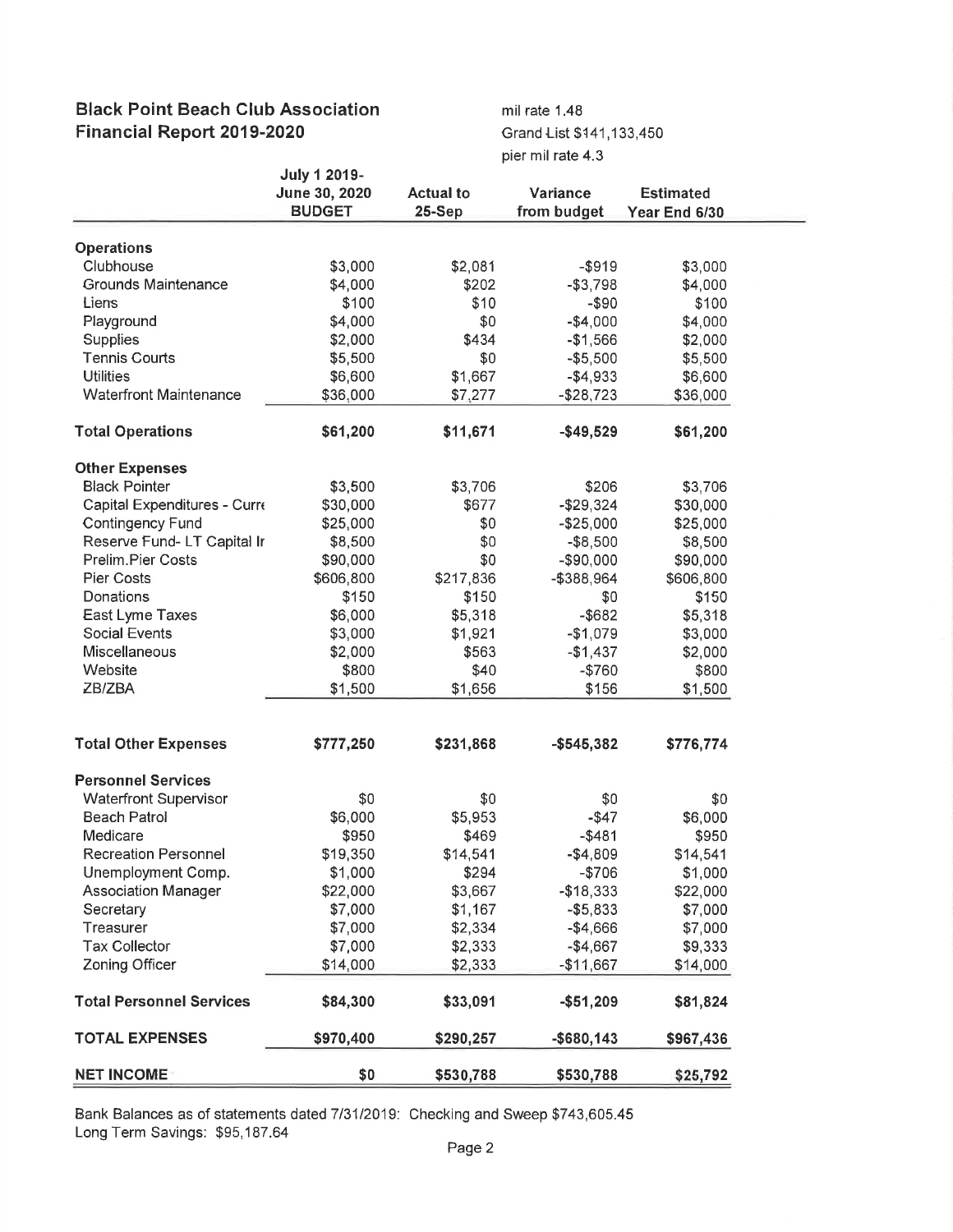# BLACK POINT BEACH CLUB ASSOCIATION TAX COLLECTOR REPORT e/24/207s

|                    |                        |                          |                    | <b>NUMBER OF</b>                      |
|--------------------|------------------------|--------------------------|--------------------|---------------------------------------|
|                    | <b>OPENING BALANCE</b> |                          | <b>OUTSTANDING</b> | <b>OUTSTANDING</b>                    |
|                    | TO BE COLLECTED        | <b>COLLECTED TO DATE</b> | <b>BALANCE DUE</b> | <b>ACCOUNTS</b>                       |
|                    | GL 2018                |                          |                    | Represents 19 outstanding accounts of |
| <b>REAL ESTATE</b> | (DUE 7/1/19)           |                          |                    | which 2 are partially paid            |
| <b>TAXES</b>       | \$208,877.51           | \$203,163.30             | \$5,714.21         | of the total 581 properties           |
|                    | GL 2018                |                          |                    | Represents 28 outstanding accounts of |
| <b>SPECIAL</b>     | (DUE 7/1/19)           |                          |                    | which 10 are partially paid           |
| <b>ASSESSMENT</b>  | \$606,873.84           | \$586,912.99             | \$19,960.85        | of the total 581 properties           |
|                    | GL 2017                |                          |                    |                                       |
| <b>REAL ESTATE</b> | (DUE 7/1/18)           |                          |                    |                                       |
| <b>TAXES</b>       | \$196,797.96           | \$196,792.43             | \$5.53             | 1 partial payment remaining           |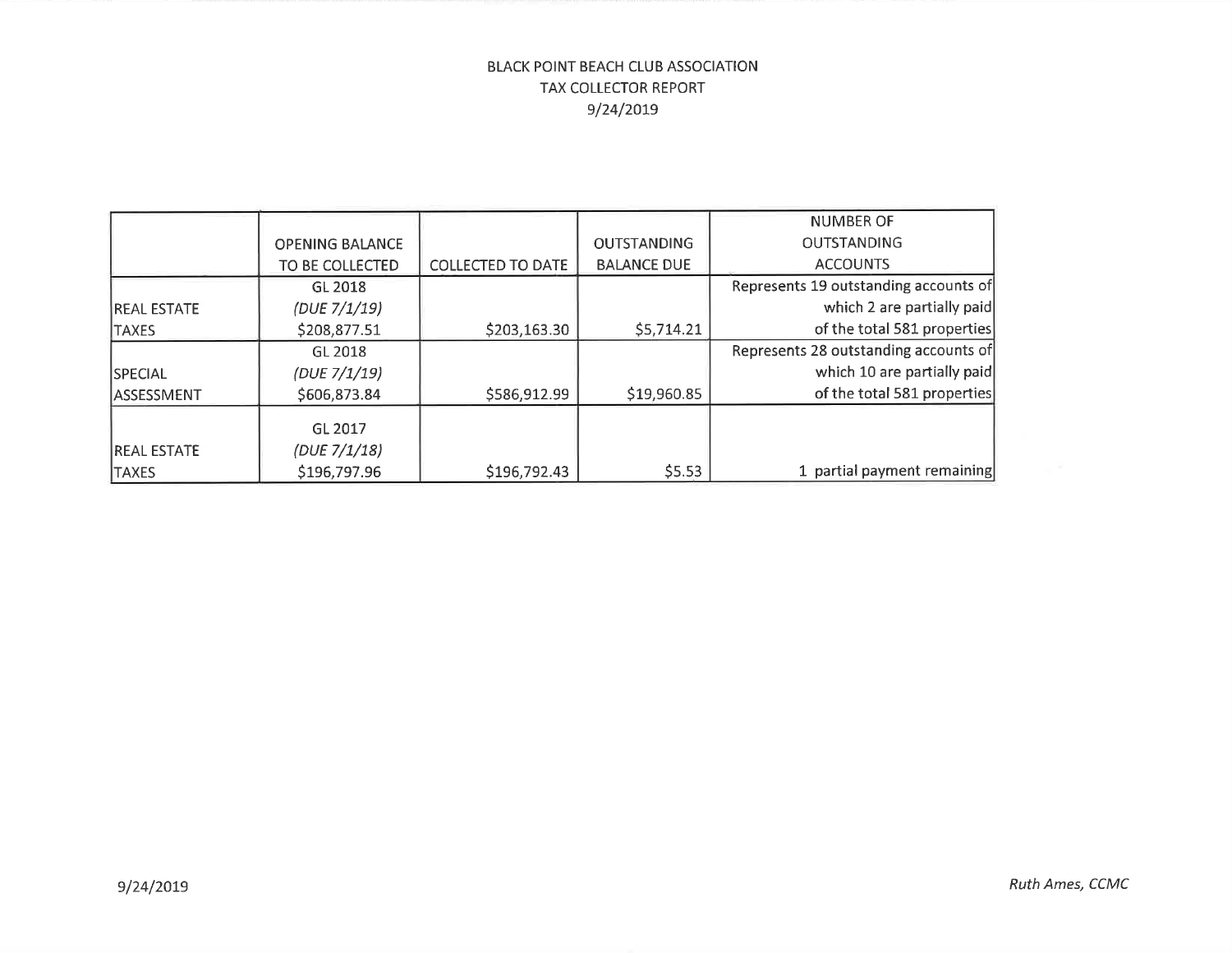# Association Manager's Report for September 2O19

# Completed

-Periodically meeting with Cheryl regarding Management activities.

-Weekly (tuesdays) lawn mowing of Association property.

-Assisted setup for bocce league.

-Setup chairs/tables for BOG meeting.

-Participated in BOG meeting and closed at the conclusion of the meeting.

-Checked on four (4) Clubhouse rentals over the month. Returned deposit checks after each rental reinspection.

-Assisted with setup for ZBA meeting and attended ZBA meeting.

-Assisting with prepping for cornhole tournament.

-Used leaf blower to clear sand at Nehantic, Indianola, Whitecap, Sea Breeze and South ROW's and piers on a daily basis thru Labor Day and then on weekends. -Unlocked, swept, rolled, and groomed clay courts for ladies drop in tennis on a daily basis thru Labor Day.

-Took debris to dump as necessary.

-Unlocked tennis courts, swept, rolled, and groomed clay courts to be ready for Maureen Fox Tournament - later checked on group.

-Co-coordinated Annual BP Association Meeting at 9am and then cleaned Clubhouse and took down chairs after meeting.

-ELPD patrolled mostly every weekend thru labor Day and posted their log entries to BOG daily google doc.

-Painted the bathroom baseboard heaters. Very rusty.

-Fixed cabinet under kitchen bar. New hardware.

-Added ongoing perpetual plaque to wall in Clubhouse for "Black Point Road Race." Courtesy Liz Williams & Road Race Committee. (No cost).

-Worked with Jaxson Vibber and His team to remove/store our beach tackle and coordinating with Mike Nebelung. They will be winterize "No Swim buoys" and store at Billow. They will remove and color code geese lines and lines from shore and or jetty to raft- and string out at Billow lot. Remove rafts and winterize anchor systems. They will mark the two failing buoys that are leaned over and I will replace, They will record and furnish to BPBCA all GPS positions. Labor Estimate is 12 to 16 hours @\$ 150.00 Materials Estimate for additional winter markers rigged with double lines is \$500.00.

-Placed caution tape and cones at Cahill Way stairs as is closed to construction. Received text from Sherrie Weiss about South Beach raft breaking away from mooring. Contacted Jaxson to have checked out. Also contacted Mike Neebs and secured it for the day, Also contacted Mike and Will and kept them informed. -Checked Clubhouse every afternoon.

-Unlocked clay courts in morning, closed at 7pm every day.

-Set up ladies for lpm mahjong game for Thursdays.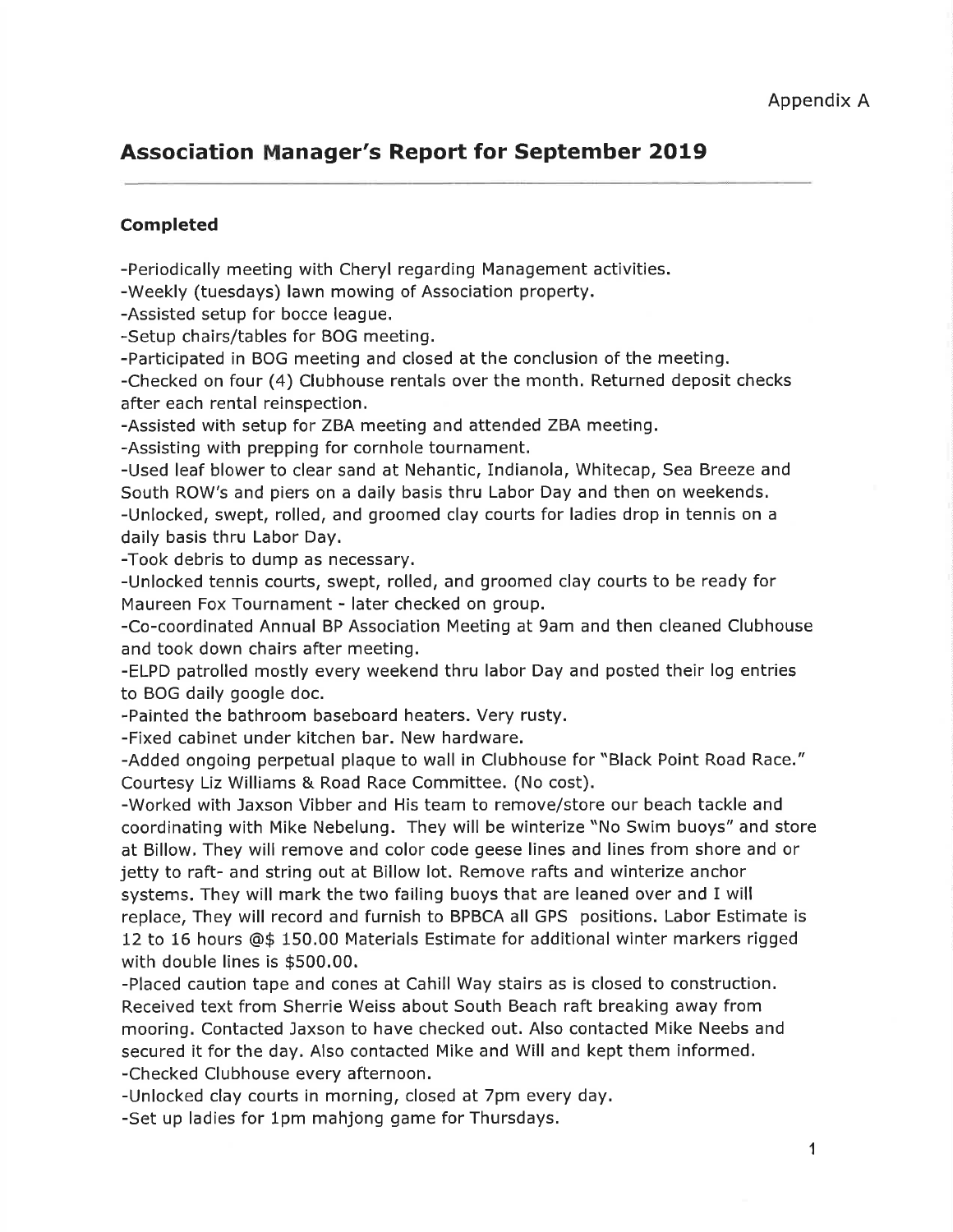-Jordan Brooke Sprayed for ticks September Lst. Put out sign, Spoke with PickleBall group to wait for spraying to finish.

-Met with Mike Nebelung- discussed brush-hogging the top of Billow and consolidating beach tackle.

-Periodically picked up cleaning supplies for Clubhouse (bleach, garbage bags, ceramic stove top cleaner) when needed,

-The gangplank on South Beach pier needs to be repaired. Met with Will and Mike and decided to wait to we pull and have it repaired at Clubhouse, Contacted EZ Welding, from New Britain, he's mobile and works in aluminum. \$400 on site to fix. Subsequently decided no imminent danger and will hold off to repair at Clubhouse. Steve B will check if Pinder might be interested in fix.

-Met with alarm company to finalize training on the alarm system.

-Submitted monthly Expense report to Carolyn for when I buy consumables, like gas for leaf blower, meeting items, picnic/parade, etc.

-Contacted Integrated Security Solutions (860)701-0815, as our cameras were offline since a weekend storm. I happen to pass them working in the beach and were able to get them up to Clubhouse to diagnose & reboot system.

# To Be Done

-Replace sign at entrance to top of Billow Road.

-Replace sign at entrance to Cahill Way - dropoff only.

-We will take delivery on Brightwater bench - will install soon.

-Pulling out swim lines, swim rafts on Sept 3rd and then powerwash this Fall.

-Asking for ok to brush-hog area adjacent area to bocce court combined with a cut at kayak rack at OBP Road for fall kayak season. (Approx. \$100-200 total lower bid from Mike Nebelung).

-Will put together another table cart that is in shed.

-Would like to add a contract with a florist - whenever a Black Pointer dies (is written in their obit, BP sends flowers to funeral home).

-BP pier rehab bronze plaque - \$450 est

-Club Rental application - needs revision - old one doesn't have a space foremail. -GaGa Pit

# Enclosures

-Appendix B - REVISED BPBC Clubhouse Rental -Appendix C - 2019 Clubhouse Key Holders

# -Closing dates:

-Daily Beaeh Groeming will eease September 2nd

-September 3rd - Swim Lines, rafts, boat docks all out and at top of Billow.

-October 31st - Tennis Courts and Kayak Racks

-November lst - Clubhouse will be closed until 2020.

-Beach sand to be harvested by Pinder at Main Beach. October 1st for South & Sea Breeze,

Submitted by: *Jim Moffett, Beach* '^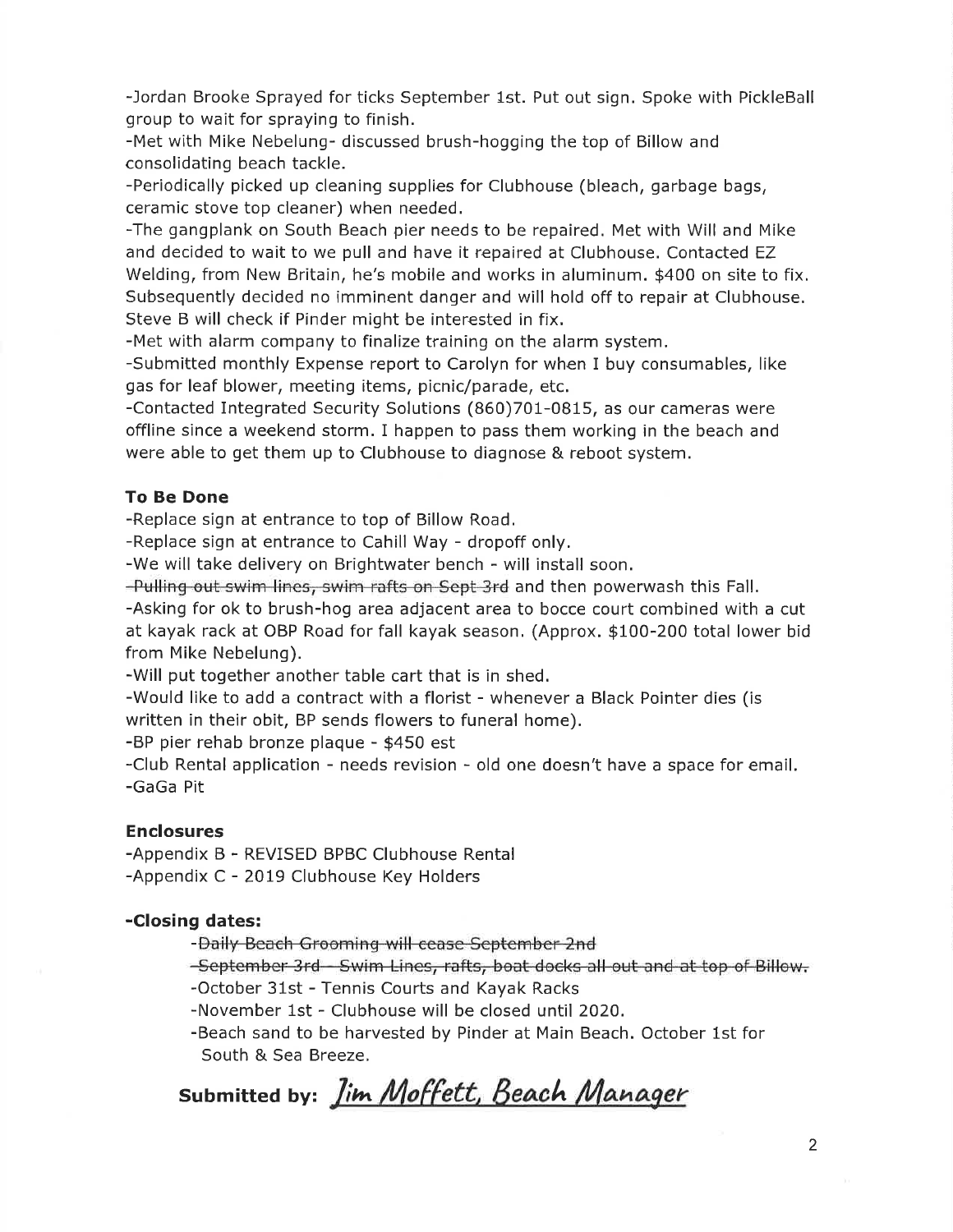# BLACK POINT BEACH CLUB ASSOCIATION Application for Use of Clubhouse

The Clubhouse and surrounding premises is available for use by any Member of the Black Point Beach Club Association on a first-come-first-served reservation basis on any day based on the following conditions and only after written approval of application.

| KITCHEN USE: YES________ NO______               |  |  |  |  |
|-------------------------------------------------|--|--|--|--|
|                                                 |  |  |  |  |
| APPLICATION FEE: \$200 RECEIVED: (Date/Initial) |  |  |  |  |
|                                                 |  |  |  |  |

SECURITY DEPOSIT: \$250 RECEIVED: (Date/Initial)

I certify that I have fully read and fully understand the rules attached to this application for use of the Clubhouse and agree to be bound thereby. Further, I fully understand that (i) my right to use the Clubhouse may be revoked at any time for <sup>a</sup> violation of the rules; (ii) I shall indemnify and hold the Association harmless from and defend against, on behalf of the Association, any claim, cost, expense, loss or liability arising out of my use of the Clubhouse as described in the rules; (iii) I agree that the Board of Governors may make charges against my security deposit for the cost of making any necessary repairs to or for cleaning the Clubhouse as a result of my use of the Clubhouse; (iv) and, I agree to reimburse the Association for all costs associated with any damage and/or destruction of any part of the Clubhouse facility that incurred during the rental agreement period.

| Member Signature: | Date: |  |
|-------------------|-------|--|
|                   |       |  |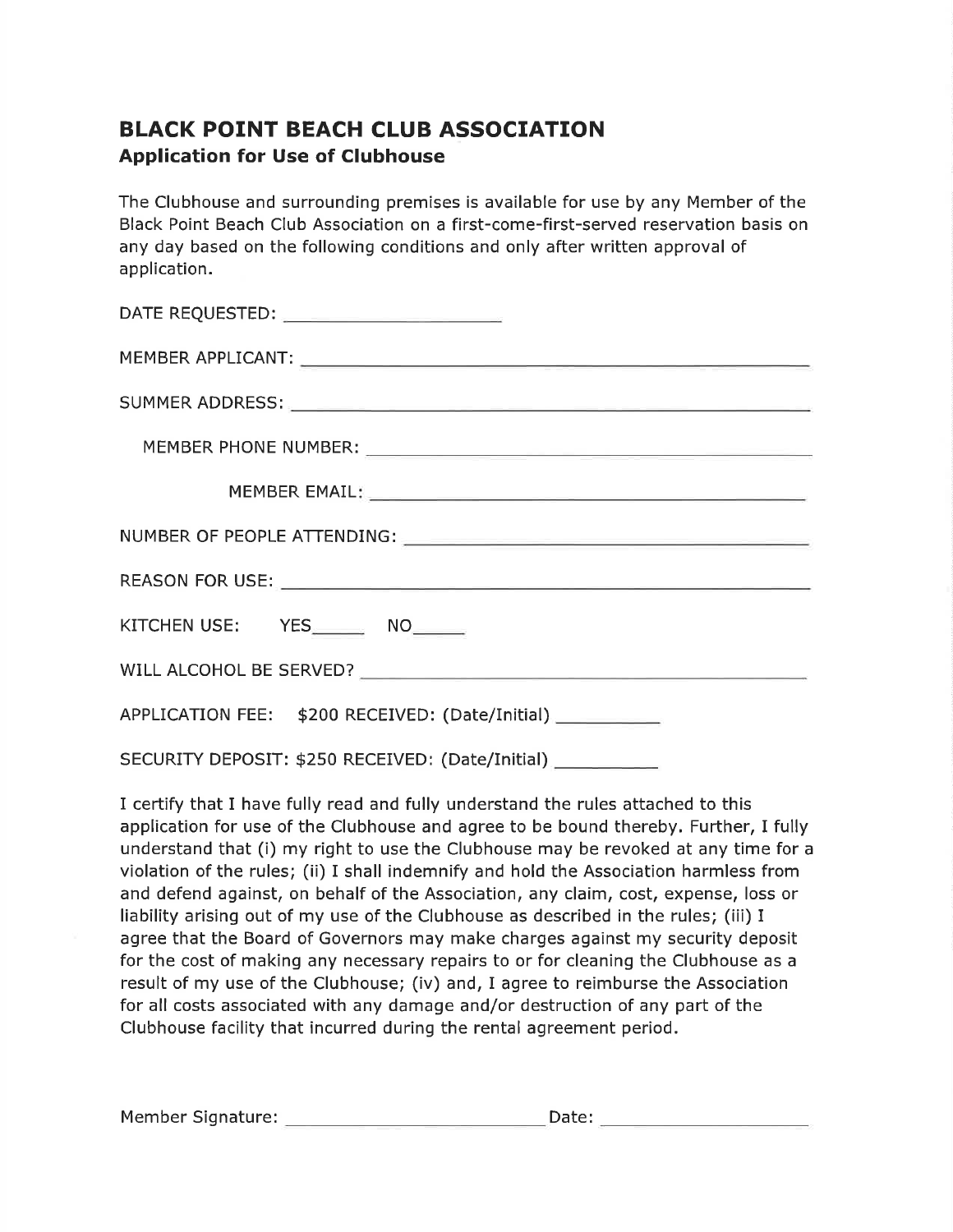# BLACK POINT BEACH CLUB RULES FOR USE OF THE CLUBHOUSE

1.) The attached application must be completed in its entirety, signed and forwarded to the Chair of the Board of Governors for his/her approval, and if necessary, the approval of the Board of Governors. The non-refundable application fee must accompany the application. The refundable security deposit must also accompany your application. This deposit will be returned to you, without interest, after inspection of the Clubhouse by the Board of Governors subsequent to its use. The Board of Governors will inspect and must find the Clubhouse in the same condition as it was prior to your use, including but not limited to the Clubhouse being clean with all garbage/trash removed, in good order and repair and without any breakage or damage of any kind. The inspection of the Clubhouse by the Board of Governors may result in deductions made from your security deposit for cleaning, or repair of damage or trash removal. Any such deductions shall be determined solely by the Board of Governors. Initials of Applicant:

2.) Use of the Clubhouse is limited to Members of the Association, their family and guests, and such use must be in full compliance with the laws and ordinances of the State of Connecticut, Town of East Lyme, respectively, as well as in full compliance with the Black Point Beach Club Association Regulations. Use of the Clubhouse shall be as expressly permitted on the application. Initials of Applicant:

3.) Total occupancy of the Clubhouse is limited to 200 people with chairs and 93 people with tables and chairs. Initials of Applicant:

4.) The use of the Clubhouse on the reserved day is limited to the hours of 9:00AM to 11:00PM. Any greater or later use of the Clubhouse must be approved in writing by the Board of Governors of the Association. The Member listed on the application must be personally present during such use at all times on the day reserved. Initials of Applicant:

5.) The sale of tickets relating to the use of the Clubhouse and the use of the Clubhouse for any fundraising activities is prohibited, except as expressly authorized by the Board of Governors. Initials of Applicant:

6.) Complaints of excessive noise, any violations of these rules, or disturbance of any kind occurring as a result of your use, your guests, your invitees or any person attending the occasion of your use of the Clubhouse shall result in the immediate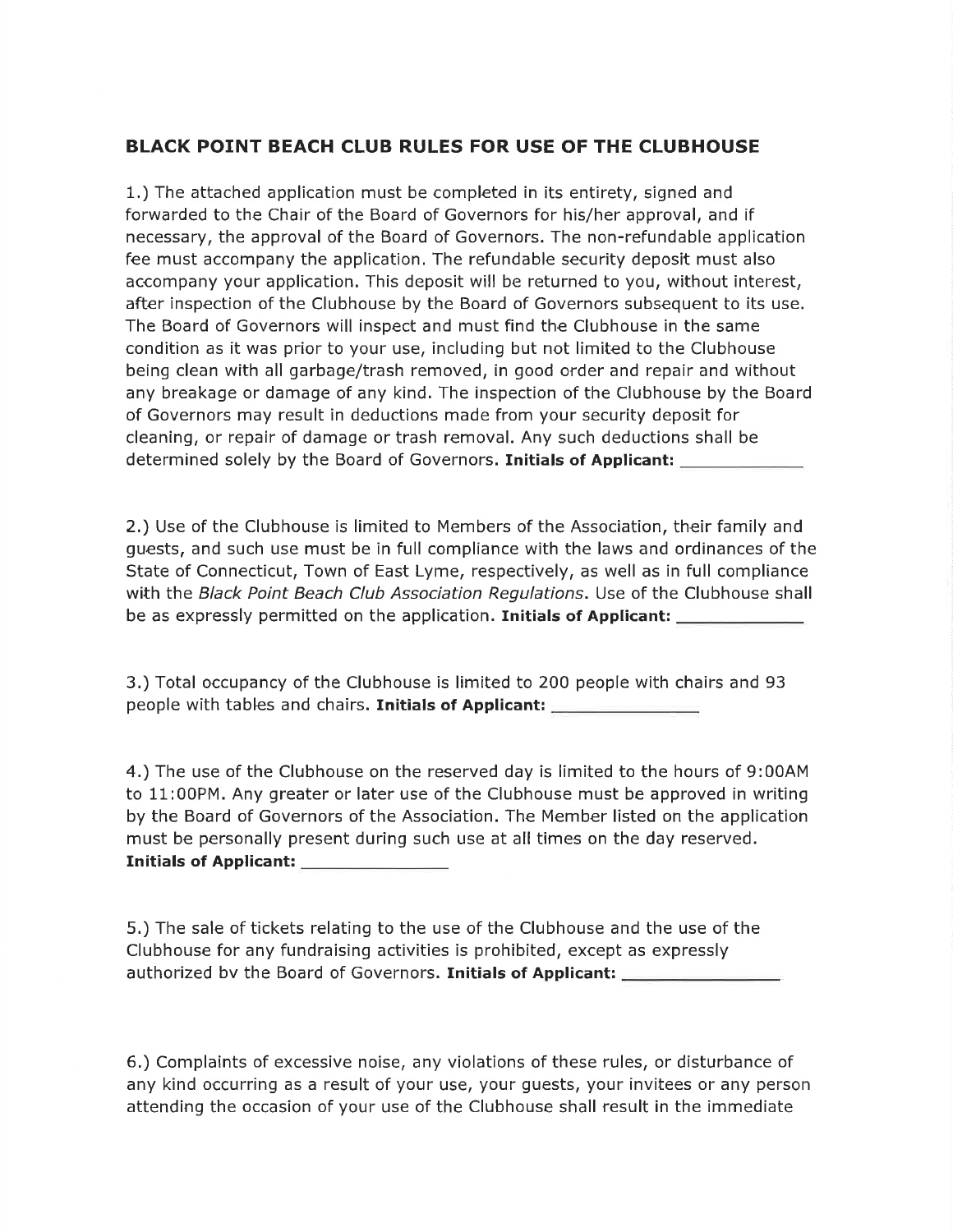revocation of the right to use the Clubhouse in the sole determination of the Board of Governors of the Association. Initials of Applicant:

7.) No contents of the Clubhouse may be taken for use outside. Tables and chairs must be used inside the Clubhouse only. Initials of Applicant:

8.) All paper goods must be supplied by the applicant. **Initials of Applicant:**  $\frac{1}{\sqrt{1-\frac{1}{\sqrt{1-\frac{1}{\sqrt{1-\frac{1}{\sqrt{1-\frac{1}{\sqrt{1-\frac{1}{\sqrt{1-\frac{1}{\sqrt{1-\frac{1}{\sqrt{1-\frac{1}{\sqrt{1-\frac{1}{\sqrt{1-\frac{1}{\sqrt{1-\frac{1}{\sqrt{1-\frac{1}{\sqrt{1-\frac{1}{\sqrt{1-\frac{1}{\sqrt{1-\frac{1}{$ 

9.) The sale of alcoholic beverages of any kind or the dispensing of alcoholicbeverages in exchange for tickets is prohibited. Initials of Applicant:

10.) No paintballs, silly string or similar products will be allowed on the Clubhouse grounds. Any damage to the Clubhouse property or grounds will be the responsibility of the renter. Initials of Applicant:

11.) Applicants will abide by all local, city, state and federal regulations Initials of Applicant:

12.) A Certificate of general liability insurance showing that the Member requesting use of the Clubhouse is personally insured in the minimum amount of \$1,000,000 (one million) dollars. The certificate shall name "Black Point Beach Club Association" as an additional insured for the date of the event.

(Attach copy of certificate to application.) Initials of Applicant:

Rev. September 2019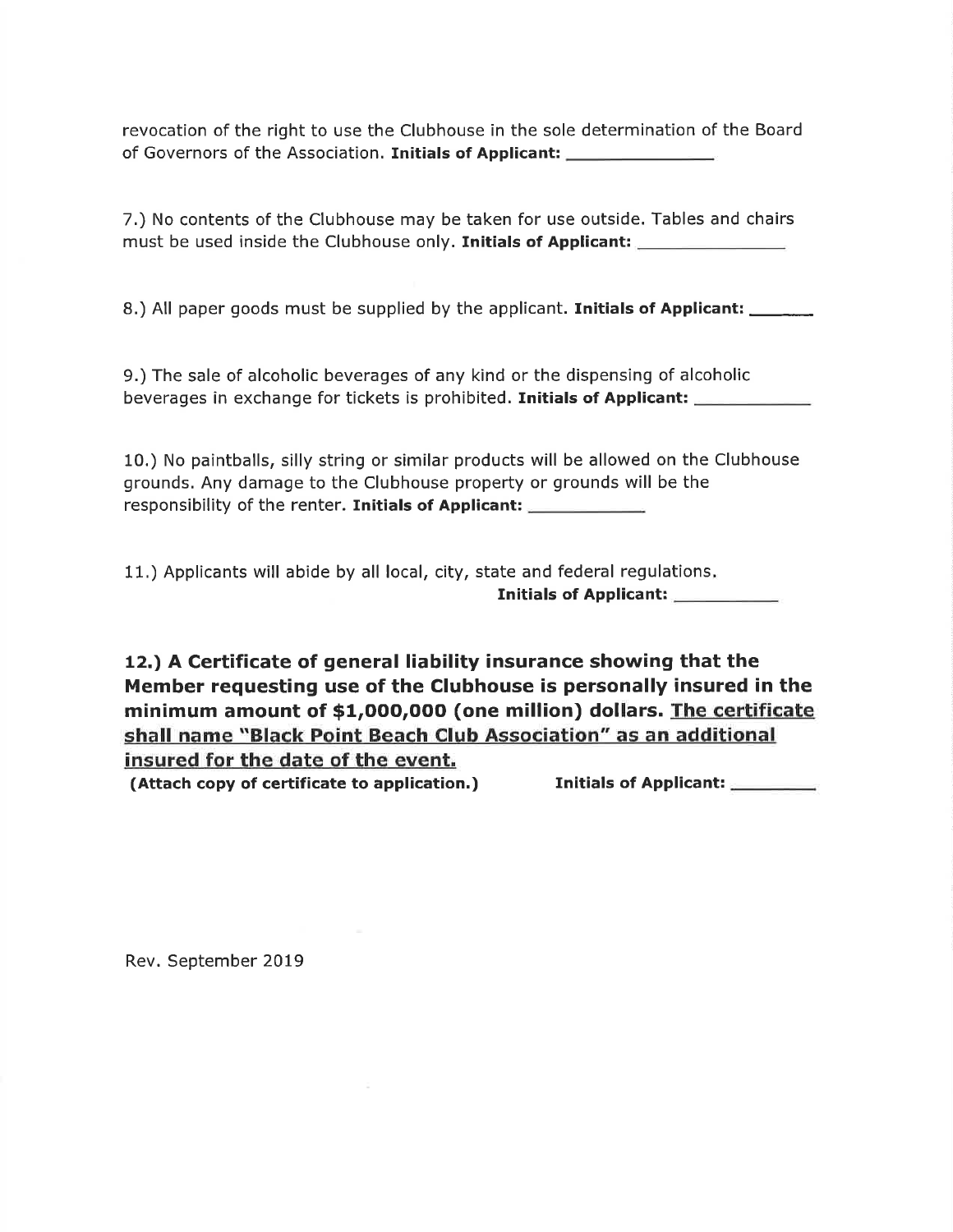# 2019 Clubhouse Key Holders

\* = lndicates a Key to Padlocks # = lndicates Entry Key (Revised 9/26/19)

- \*# Cheryl Colangelo
	- # Steve Beuchene
- \*# Jim Moffett and one (1) extra key
- \*# Will Fountain
- \* Mike Johnson
- \*# Cynthia Donovan
- \*# Erica & Nadia (Co-Directors each have a set of keys)
- # Jim Fox
- # Diane Zukowski (Mahjone)
- {€# John Campion (Men's Club/Bocce)
	- # Kate Parulis (Women's Club)
	- # Jim Ventres
	- \* Ed Zito (Tennis Subcommittee)
	- # Niantic Plumbing